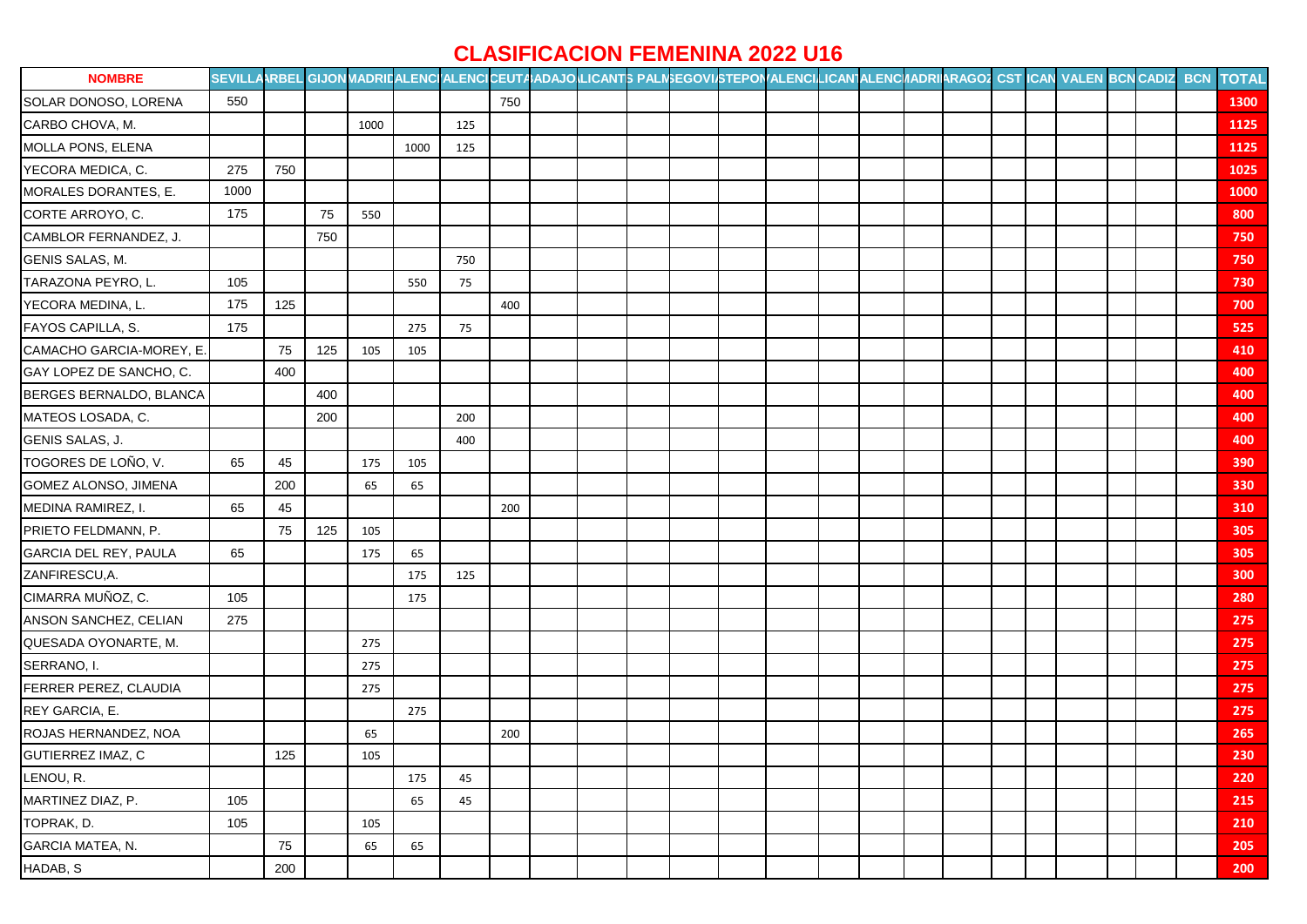| MENENDEZ ZOZAYA, E.       |     |     | 200 |     |     |     |     |  |  |  |  |  |  |  |  | 200             |
|---------------------------|-----|-----|-----|-----|-----|-----|-----|--|--|--|--|--|--|--|--|-----------------|
| TESO, K.                  |     |     |     |     |     | 200 |     |  |  |  |  |  |  |  |  | 200             |
| DARDER CASTELLANO, A.     |     |     |     |     | 65  | 125 |     |  |  |  |  |  |  |  |  | 190             |
| CONTRERAS DIAZ, CLAUDIA   | 175 |     |     |     |     |     |     |  |  |  |  |  |  |  |  | 175             |
| MURO CASTEL, C.           |     |     |     | 175 |     |     |     |  |  |  |  |  |  |  |  | 175             |
| KOSTSINA, K.              |     |     |     |     | 175 |     |     |  |  |  |  |  |  |  |  | 175             |
| CHATILIEZ, ALICE          | 65  |     |     | 105 |     |     |     |  |  |  |  |  |  |  |  | 170             |
| RODRIGUEZ MACHADO, MARTA  |     |     |     | 65  | 105 |     |     |  |  |  |  |  |  |  |  | 170             |
| MONTAÑES ALSO, A          | 105 | 45  |     |     |     |     |     |  |  |  |  |  |  |  |  | 150             |
| BENEDITO CAÑELLAS, A.     |     |     |     |     | 105 | 45  |     |  |  |  |  |  |  |  |  | 150             |
| FERNANDEZ VELEZ, I.       | 65  | 75  |     |     |     |     |     |  |  |  |  |  |  |  |  | 140             |
| BLANCO HERRERO, B.        |     |     | 75  | 65  |     |     |     |  |  |  |  |  |  |  |  | 140             |
| LOPEZ TORRES, A.          | 65  |     |     | 65  |     |     |     |  |  |  |  |  |  |  |  | 130             |
| ECHAIDE GONZALEZ, NAHIA   | 65  |     |     | 65  |     |     |     |  |  |  |  |  |  |  |  | 130             |
| ARBELOA LOPEZ, C.         |     |     |     | 65  | 65  |     |     |  |  |  |  |  |  |  |  | 130             |
| HADAB, C                  |     | 125 |     |     |     |     |     |  |  |  |  |  |  |  |  | 125             |
| WILLIAMS, J.              |     | 125 |     |     |     |     |     |  |  |  |  |  |  |  |  | 125             |
| GARCIA CORTES, L.         |     |     | 125 |     |     |     |     |  |  |  |  |  |  |  |  | 125             |
| CALDERERO PRADO, C.       |     |     | 125 |     |     |     |     |  |  |  |  |  |  |  |  | 125             |
| <b>VIVAS MARTINEZ, S</b>  |     |     |     |     |     |     | 125 |  |  |  |  |  |  |  |  | <b>125</b>      |
| SOTERAS MELA, C.          |     |     |     |     |     |     | 125 |  |  |  |  |  |  |  |  | 125             |
| MARTIN RODRIGUEZ, CANDELA |     |     |     |     |     |     | 125 |  |  |  |  |  |  |  |  | 125             |
| MARTIN RODRIGUEZ, CLAUDIA |     |     |     |     |     |     | 125 |  |  |  |  |  |  |  |  | 125             |
| TORTOSA BALAGUER, C.      |     |     |     |     | 65  | 45  |     |  |  |  |  |  |  |  |  | 110             |
| PICO NAVARRO, M           | 105 |     |     |     |     |     |     |  |  |  |  |  |  |  |  | 105             |
| GOMEZ DE HOYO, S.         | 105 |     |     |     |     |     |     |  |  |  |  |  |  |  |  | 105             |
| ZAMFIRESCU, A.            | 105 |     |     |     |     |     |     |  |  |  |  |  |  |  |  | 105             |
| BLANCO DA SILVA, A.G.     |     |     |     | 105 |     |     |     |  |  |  |  |  |  |  |  | 105             |
| CARMENA DIAZ, LUCIA       |     |     |     | 105 |     |     |     |  |  |  |  |  |  |  |  | 105             |
| HAFEZ, H.                 |     |     |     | 105 |     |     |     |  |  |  |  |  |  |  |  | 105             |
| FOMENCO, V.               |     |     |     |     | 105 |     |     |  |  |  |  |  |  |  |  | 105             |
| MONTESINOS, S.            |     |     |     |     | 105 |     |     |  |  |  |  |  |  |  |  | 105             |
| DE LORENZO, M.            |     |     |     |     | 105 |     |     |  |  |  |  |  |  |  |  | 105             |
| CARRERAS MEDINA, V        |     | 75  |     |     |     |     |     |  |  |  |  |  |  |  |  | 75              |
| CORDERO, P                |     | 75  |     |     |     |     |     |  |  |  |  |  |  |  |  | 75 <sub>1</sub> |
| LOPEZ CORTES, D           |     | 75  |     |     |     |     |     |  |  |  |  |  |  |  |  | $75 -$          |
| SANCHEZ PINTADO, G.       |     | 75  |     |     |     |     |     |  |  |  |  |  |  |  |  | $75 -$          |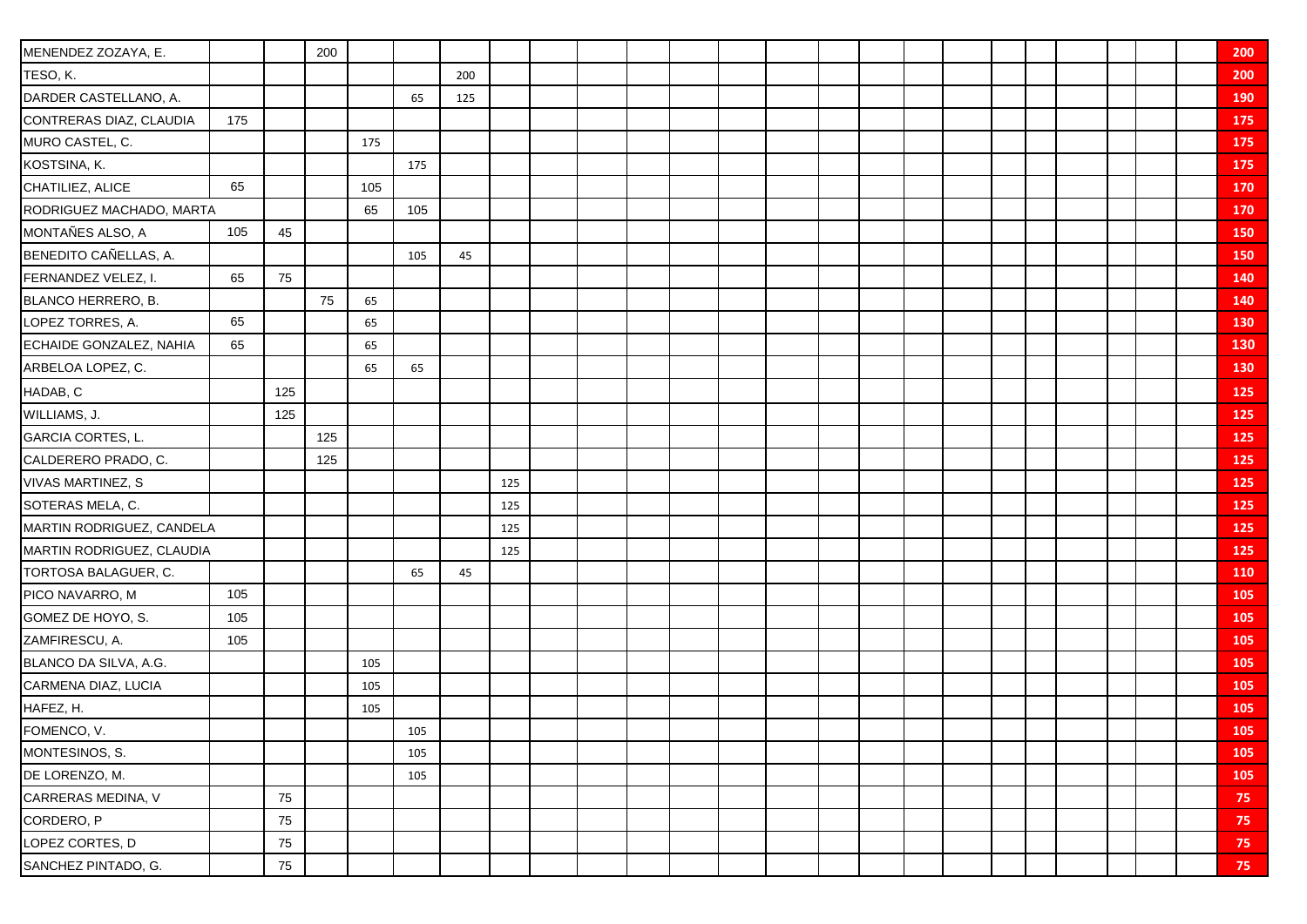| BERNARDO DIAZ, A.          |    |        | 75 |    |    |    |  |  |  |  |  |  |  |  | 75 |
|----------------------------|----|--------|----|----|----|----|--|--|--|--|--|--|--|--|----|
| GUTIERREZ ROMERO, M.       |    |        | 75 |    |    |    |  |  |  |  |  |  |  |  | 75 |
| CASTAÑO MALNERO, C.        |    |        | 75 |    |    |    |  |  |  |  |  |  |  |  | 75 |
| VAZQUEZ PALACIO, M.        |    |        | 75 |    |    |    |  |  |  |  |  |  |  |  | 75 |
| COSGAYA IGLESIAS, LYDIA    |    |        | 75 |    |    |    |  |  |  |  |  |  |  |  | 75 |
| ANDRES PATON, D.           |    |        |    |    |    | 75 |  |  |  |  |  |  |  |  | 75 |
| GONZALEZ SEVILLA, M.       |    |        |    |    |    | 75 |  |  |  |  |  |  |  |  | 75 |
| LOSADA MORALES, B.         |    |        |    |    |    | 75 |  |  |  |  |  |  |  |  | 75 |
| TIRADO MARTIN, A.          |    |        |    |    |    | 75 |  |  |  |  |  |  |  |  | 75 |
| BILOKON, B.                |    |        |    |    |    | 75 |  |  |  |  |  |  |  |  | 75 |
| LLEDO BLASCO, C.           |    |        |    |    |    | 75 |  |  |  |  |  |  |  |  | 75 |
| SAMPER FERNANDEZ-VIL, C.   | 65 |        |    |    |    |    |  |  |  |  |  |  |  |  | 65 |
| SIMAK, E.                  |    |        |    | 65 |    |    |  |  |  |  |  |  |  |  | 65 |
| LOECHES MARMOL, L.         |    |        |    | 65 |    |    |  |  |  |  |  |  |  |  | 65 |
| TAN, FRANCESCA HEIDI       |    |        |    | 65 |    |    |  |  |  |  |  |  |  |  | 65 |
| GOMEZ SANCHEZ, A.          |    |        |    | 65 |    |    |  |  |  |  |  |  |  |  | 65 |
| DE LUCAS RIVERA, C.        |    |        |    | 65 |    |    |  |  |  |  |  |  |  |  | 65 |
| CRESPO DE OLANO, M.        |    |        |    | 65 |    |    |  |  |  |  |  |  |  |  | 65 |
| BENITO ALOBERA, S.         |    |        |    | 65 |    |    |  |  |  |  |  |  |  |  | 65 |
| MOSTEANU, C.               |    |        |    |    | 65 |    |  |  |  |  |  |  |  |  | 65 |
| MADUEÑO PITA, V.           |    |        |    |    | 65 |    |  |  |  |  |  |  |  |  | 65 |
| ANTONIO ORTEGA, M.         |    |        |    |    | 65 |    |  |  |  |  |  |  |  |  | 65 |
| FERNANDEZ ACEBES, S.       |    |        |    |    | 65 |    |  |  |  |  |  |  |  |  | 65 |
| KABDESH, M.                |    |        |    |    | 65 |    |  |  |  |  |  |  |  |  | 65 |
| <b>IBOU SAFONT, M.</b>     |    |        |    |    | 65 |    |  |  |  |  |  |  |  |  | 65 |
| ABRAHAM-NILSEN, E          |    | 45     |    |    |    |    |  |  |  |  |  |  |  |  | 45 |
| GONZALEZ PASTRANA, C       |    | 45     |    |    |    |    |  |  |  |  |  |  |  |  | 45 |
| CAÑADAS TABOADA, R         |    | 45     |    |    |    |    |  |  |  |  |  |  |  |  | 45 |
| PETTERSEN, G.              |    | 45     |    |    |    |    |  |  |  |  |  |  |  |  | 45 |
| LEIRE RIZO, P              |    | 45     |    |    |    |    |  |  |  |  |  |  |  |  | 45 |
| SOUTER, B                  |    | 45     |    |    |    |    |  |  |  |  |  |  |  |  | 45 |
| GOMEZ SERAFINI, G          |    | 45     |    |    |    |    |  |  |  |  |  |  |  |  | 45 |
| VILCHEZ MARTIN, C          |    | 45     |    |    |    |    |  |  |  |  |  |  |  |  | 45 |
| LEDESMA SOSA, D            |    | $45\,$ |    |    |    |    |  |  |  |  |  |  |  |  | 45 |
| COLTORTI LOPEZ, A.         |    | 45     |    |    |    |    |  |  |  |  |  |  |  |  | 45 |
| ESTEBAN DAVIO, M           |    | 45     |    |    |    |    |  |  |  |  |  |  |  |  | 45 |
| <b>BOSCH BARBER, LAURA</b> |    | $45\,$ |    |    |    |    |  |  |  |  |  |  |  |  | 45 |